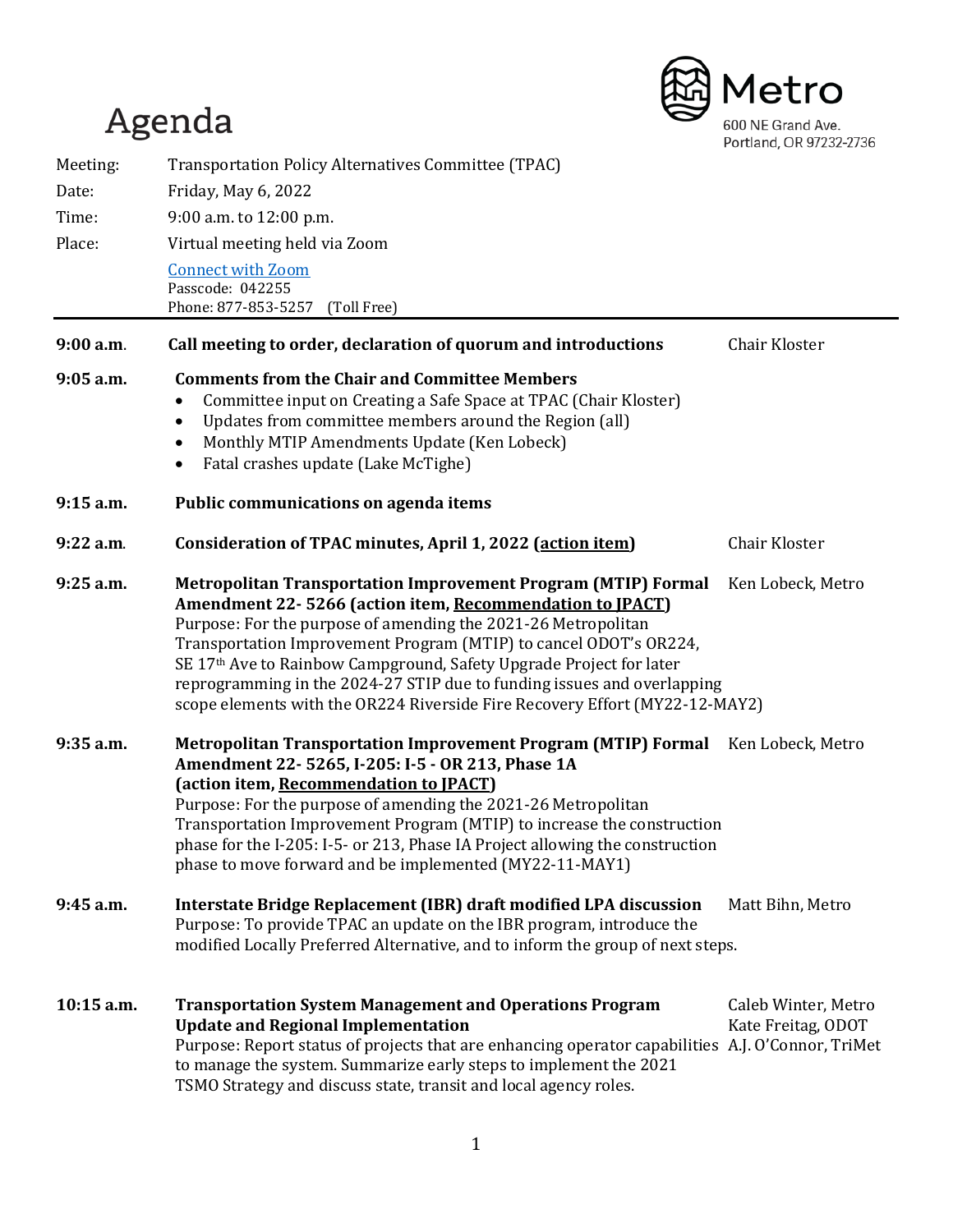| $10:45$ a.m. | <b>Transit Agencies Budget and Programming of Projects update</b><br>Purpose: To provide TPAC an overview of SMART's fiscal year<br>2022-2023 transit budget and programming of projects as part of the<br>2024-2027 MTIP development coordination | Eric Loomis, SMART                                  |
|--------------|----------------------------------------------------------------------------------------------------------------------------------------------------------------------------------------------------------------------------------------------------|-----------------------------------------------------|
| $11:15$ a.m. | Updated 2024-27 MTIP revenue forecast<br>Purpose: To provide TPAC an overview of the updated 2024-2027<br>MTIP revenue forecast.                                                                                                                   | Ted Leybold, Metro<br>Grace Cho, Metro              |
| $11:35$ a.m. | Update on new IIJA Programs - Great Streets and Innovative<br><b>Mobility Program</b><br>Purpose: To provide TPAC information on two new IIJA programs<br>created by OTC at their March 30 meeting.                                                | Kazim Zaidi, ODOT<br>Susan Peithman,<br><b>ODOT</b> |
| $11:55$ a.m. | Committee comments on creating a safe space at TPAC                                                                                                                                                                                                | Chair Kloster                                       |
| 12:00 p.m.   | <b>Adjournment</b>                                                                                                                                                                                                                                 | Chair Kloster                                       |